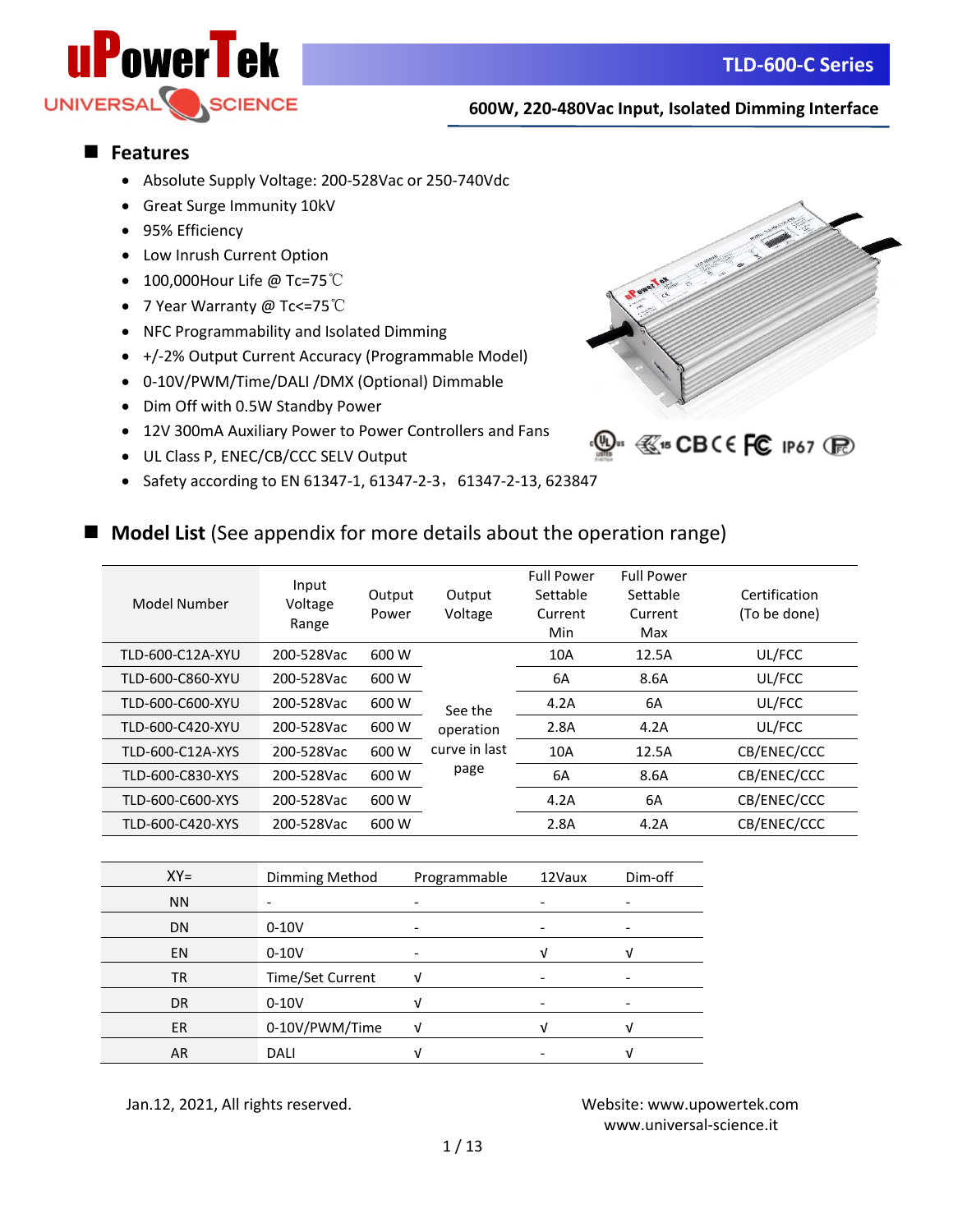

## ■ **Technical Data**

| Input Voltage                             | 200-528Vac or 250-740Vdc                                                                            |
|-------------------------------------------|-----------------------------------------------------------------------------------------------------|
| Input Frequency                           | $47 - 63$ Hz                                                                                        |
| Power Factor                              | >0.9@60-100%load, refer to PF vs. Load curve                                                        |
| <b>THD</b>                                | <15%@60-100%load, refer to THD vs. Load curve                                                       |
|                                           | 2.4Amax@277Vac & Full-Load,                                                                         |
| Input Current                             | 1.4Amax@480Vac & Full-Load                                                                          |
| Inrush Current                            | 15A peak, 3.2ms duration, <0.25A2s@277Vac, Cold Start                                               |
|                                           | 20A peak, 3.3ms duration, <0.5A2s@480Vac, Cold Start                                                |
| Leakage Current                           | 1mA max @277Vac 60Hz, UL8750,0.75mA max @220Vac 50Hz, IEC61347-1                                    |
| Input Under Voltage                       | Shut down and auto-restart                                                                          |
| Input Over Voltage                        | *Optional: Shutdown @320Vac                                                                         |
| <b>Surge Protection</b>                   | Line to line 6kV, line to ground 10kV, IEC 61000-4-5                                                |
| <b>Current Accuracy</b>                   | ±5%lo                                                                                               |
| <b>Ripple Current</b>                     | Ip-p:5%Io max                                                                                       |
| Setup Time                                | $1.2s$ max                                                                                          |
| Overshoot                                 | 10% Io max & LED Load                                                                               |
| <b>Output Over Voltage</b>                | 110% Vomax, typ.                                                                                    |
| <b>Short Circuit</b>                      | Auto recovery. The output recovers when short is removed.                                           |
| Over Temperature                          | Lower the output current when $Tc \ge 105 \pm 10^{\circ}$ C; Auto Recovery When Tc $\le$<br>70±10°C |
| <b>Auxiliary Power (Vaux)</b>             | 12V+/-5%, 300mA max                                                                                 |
| <b>Operating Temperature</b>              | Case Temperature Tc=-40°C~+90°C; 10%RH~100%RH                                                       |
|                                           | $-40^{\circ}\text{C} \sim +85^{\circ}\text{C}$ ; 5%RH $\sim$ 100%RH                                 |
| <b>Storage Temperature</b><br><b>MTBF</b> |                                                                                                     |
|                                           | ≥280,000 hours, 75 ℃ case temperature (MIL-HDBK-217F)                                               |
| Lifetime                                  | $\geq$ 100,000 hours, 75 °C case temperature, refer to life vs. Tc curve                            |
| Case Temperature                          | 90°C max, marked in the Tc point of label                                                           |
| <b>Dimensions</b>                         | 9.33x4.92x1.93 by inch (body), 10.3x4.92x1.93 by inch (endcaps included)                            |
|                                           | 237 x 125 x 49 by mm (body), 262 x 125 x 49 by mm (endcaps included)                                |
| Net Weight                                | 2200g                                                                                               |
| Packing                                   | 8pcs/Carton/20.5kg, 490x370x250mm                                                                   |

Notes: Unless specified, all the test results are measured in 25℃ room temperature.

\* marked items are optional and contact with sales people to get the functions.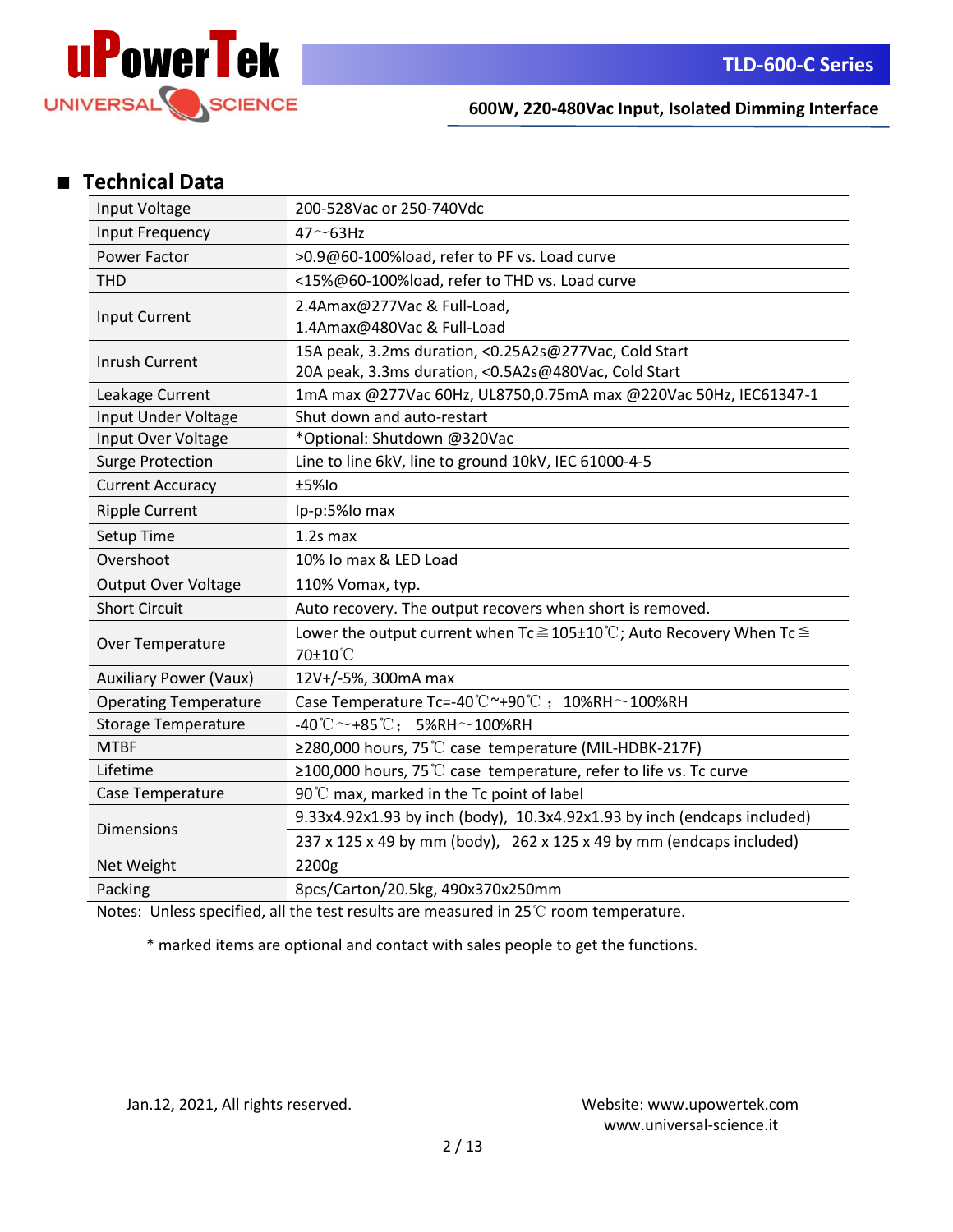

# ■ **Safety/EMC Compliance**

| Safety Standard      | Description                                                                                                              |
|----------------------|--------------------------------------------------------------------------------------------------------------------------|
| <b>UL8750</b>        | Light emitting diode(LED) equipment for use in lighting products                                                         |
| UL1012               | Power units other than class 2                                                                                           |
| IEC 61347-1          | Lamp control gear Part 1: general and safety requirements                                                                |
| IEC 61347-2-13       | Lamp control gear Part 2-13: particular requirement for d.c. or a.c. supplied electronic control<br>gear for LED modules |
| <b>EMI Standards</b> | Description                                                                                                              |
| <b>IEC 55015</b>     | Conducted emission test & radiated emission test                                                                         |
| IEC 61000-3-2        | Harmonic current emissions; Class C                                                                                      |
| IEC 61000-3-3        | Voltage fluctuations & flicker                                                                                           |
| FCC Part 15          | ANSI C63.4:2009 Class B                                                                                                  |
| <b>EMS Standards</b> | Description                                                                                                              |
| IEC 61000-4-2        | Electrostatic discharge (ESD): 8 kV air discharge, 4 kV contact discharge                                                |
| IEC 61000-4-3        | Radio frequency electromagnetic field susceptibility test (RS)                                                           |
| IEC 61000-4-4        | Electrical fast transient (EFT)                                                                                          |
| IEC 61000-4-5        | Surge immunity test                                                                                                      |
| IEC 61000-4-6        | Conducted radio frequency disturbances test (CS)                                                                         |
| IEC 61000-4-8        | Power frequency magnetic field test                                                                                      |
| IEC 61000-4-11       | Voltage dips                                                                                                             |
| <b>IEC 61547</b>     | Electromagnetic immunity requirements applies to lighting equipment                                                      |

# ■ **Dimming**

| Parameter                         | Min.           | Typ.       | Max.                |
|-----------------------------------|----------------|------------|---------------------|
| <b>Vdim Sourcing Current</b>      | 200uA          | 300uA      | 450uA               |
| Vdim Allowed Input Voltage        | $-20V$         |            | 20 V                |
| 0-10V Dimming Range               | 10% (Vdim=1V)  | Linear     | 100% (Vdim=9~10V)   |
| <b>PWM Dimming Range</b>          | 10% (Duty=10%) | Linear     | 100% (Duty=90-100%) |
| Dim off threshold                 | 0.4V or 4%     | 0.5V or 5% | 0.6V or 6%          |
| Dim on threshold                  | 0.6V or 6%     | 0.7V or 7% | 0.8V or 8%          |
| PWM High                          | 3.8V           |            | 10 <sub>V</sub>     |
| <b>PWM Low</b>                    | 0V             |            | 0.6V                |
| <b>PWM Frequency</b>              | 300Hz          |            | 2kHz                |
| <b>External PWM Controller</b>    | 300uA          |            |                     |
| <b>Current Sinking Capability</b> |                |            |                     |
| <b>DALI Interface Standard</b>    |                | IEC62386   |                     |
| DA1, DA2 High Level               | 9.5            | 16         | 22.5                |
| DA1, DA2 Low Level                | $-6.5$         | 0          | 6.5                 |
| DA1, DA2 Current                  | 0              |            | 2mA                 |

Jan.12, 2021, All rights reserved. Website: [www.upowertek.com](http://www.upowertek.com/)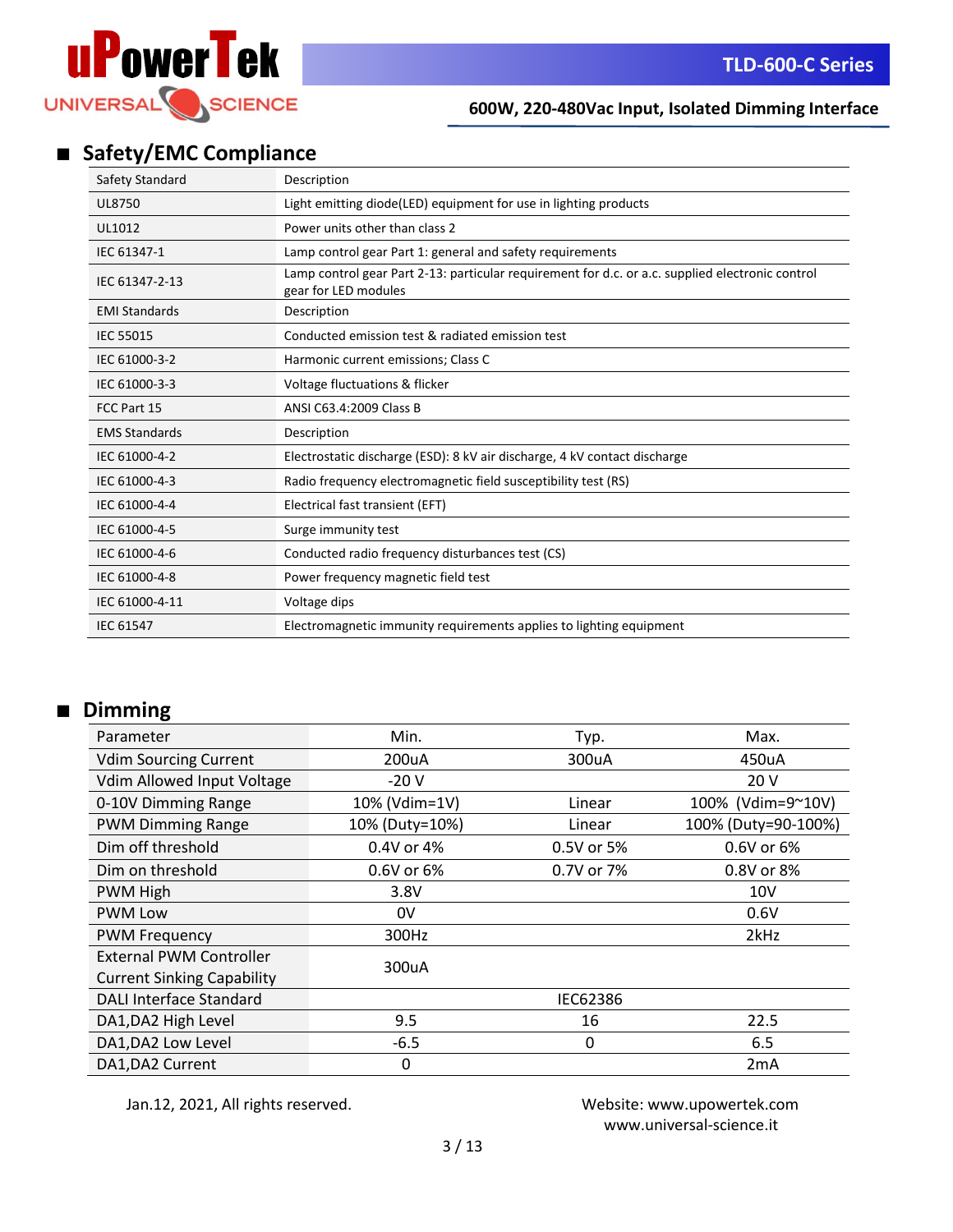

- **Dimming Curve**

## **a. Without dim-off**





**b. With dim-off** 



**PWM Dimming Curve** 



- **Dimming Wiring**

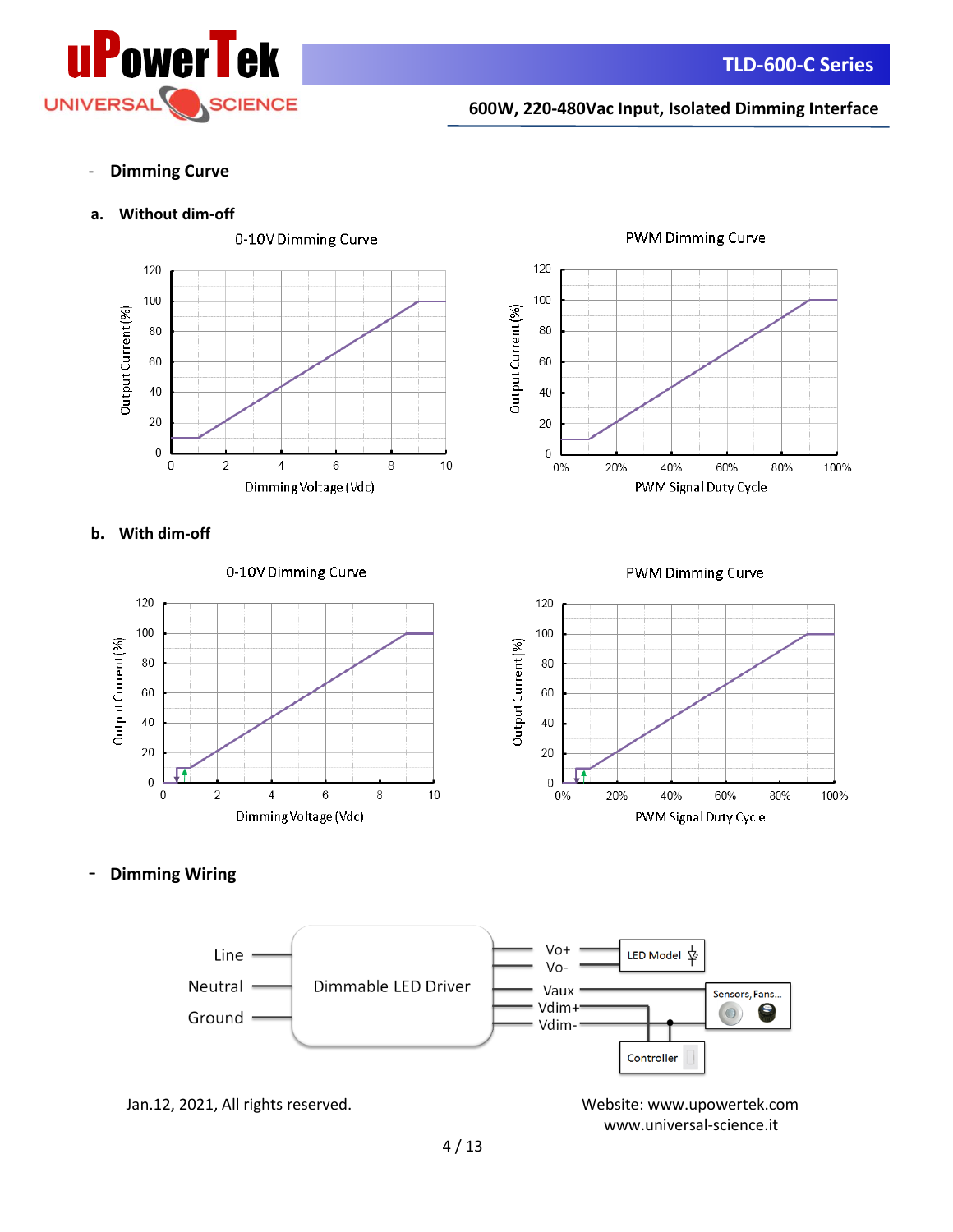

# ■ **Lifetime vs. Case Temperature**



(End of Life: Maximum Failure Rate=10%)



## ■ **Power Factor vs. Load**

Jan.12, 2021, All rights reserved. Website: [www.upowertek.com](http://www.upowertek.com/)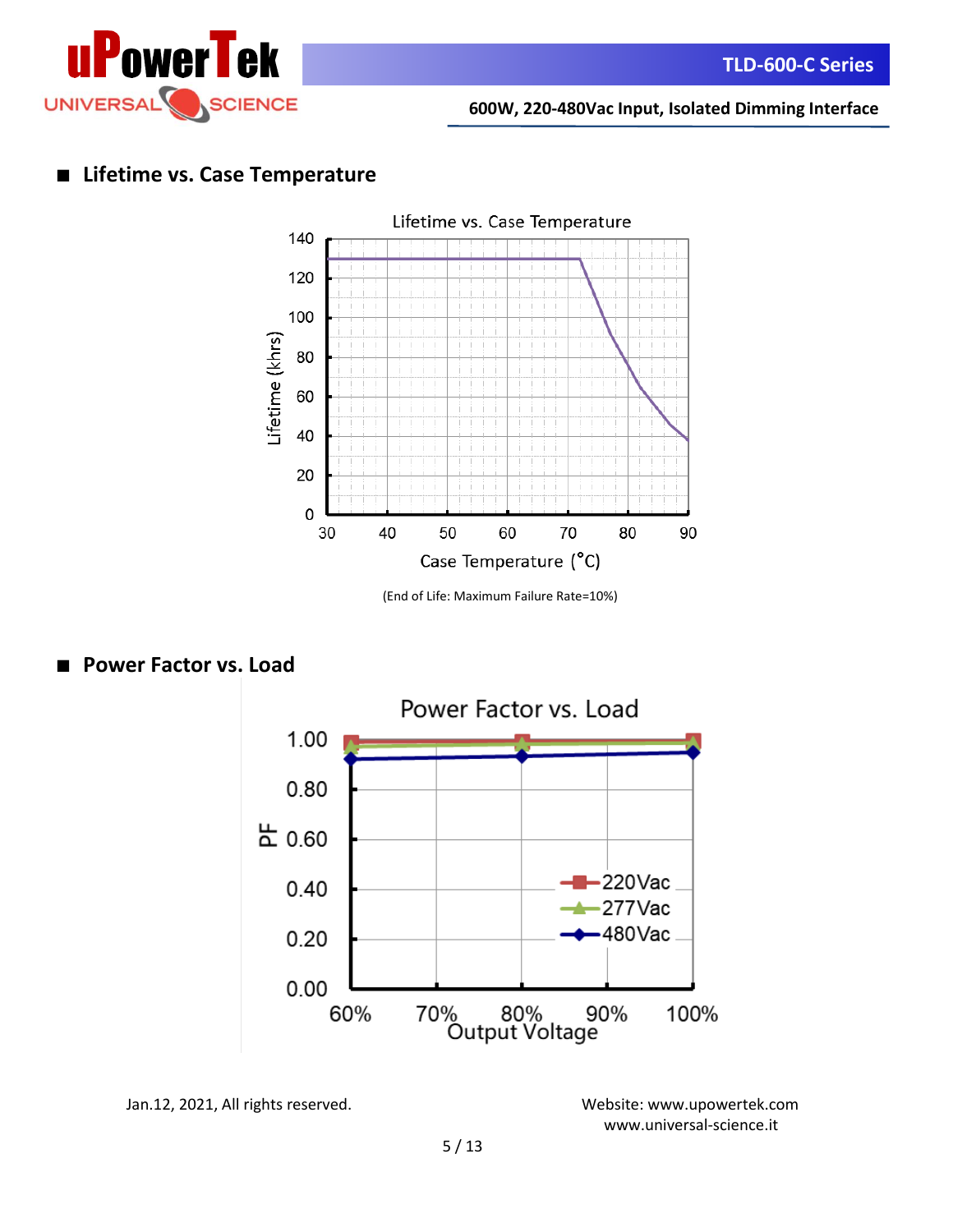

## ■ **THD vs. Load**



# ■ **Efficiency vs. Load**



Jan.12, 2021, All rights reserved. Website: [www.upowertek.com](http://www.upowertek.com/)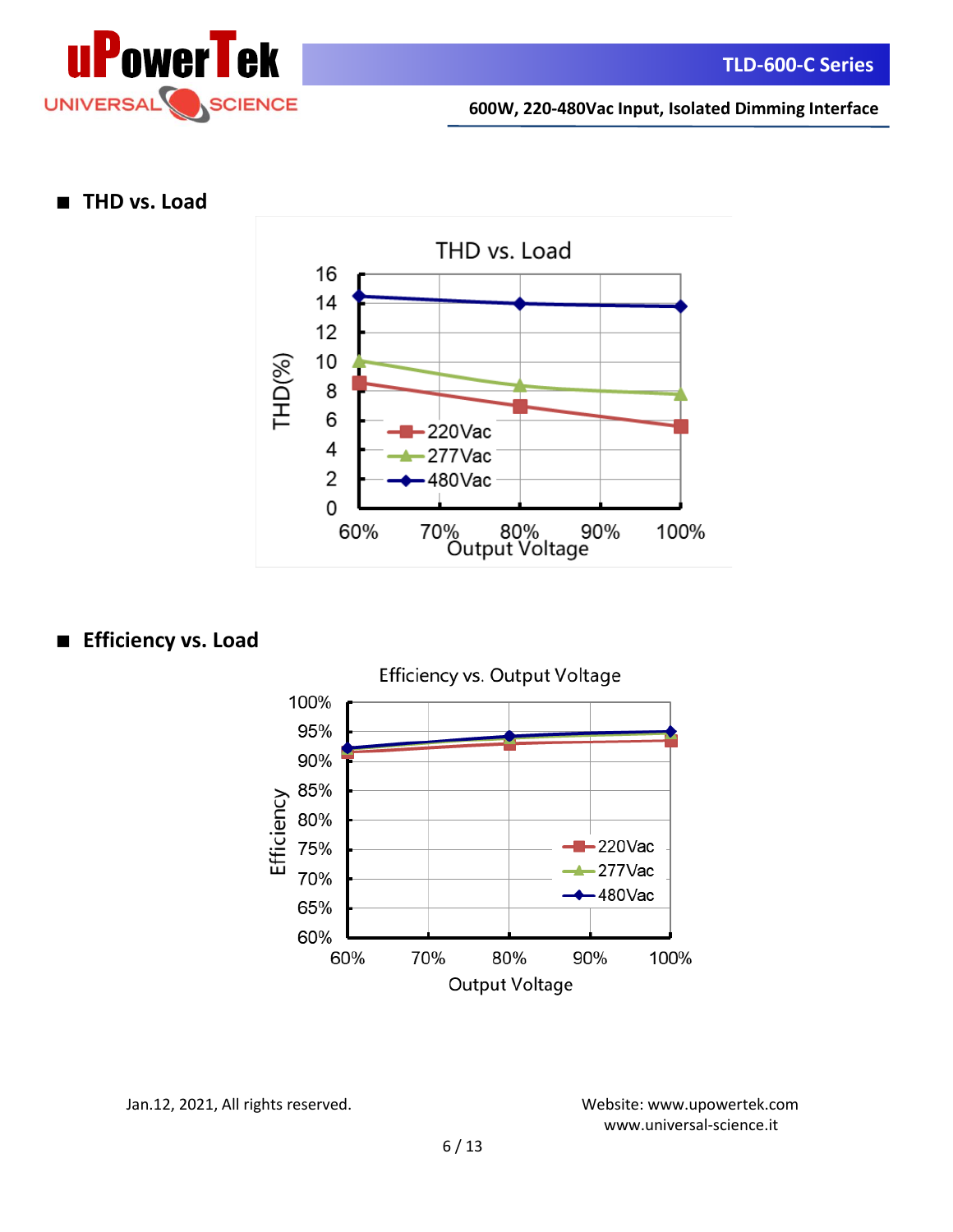

# ■ **Mechanical Design**

TLD-600-Cxxx-NNU/TRU







- TLD-600-Cxxx-DNU/DRU



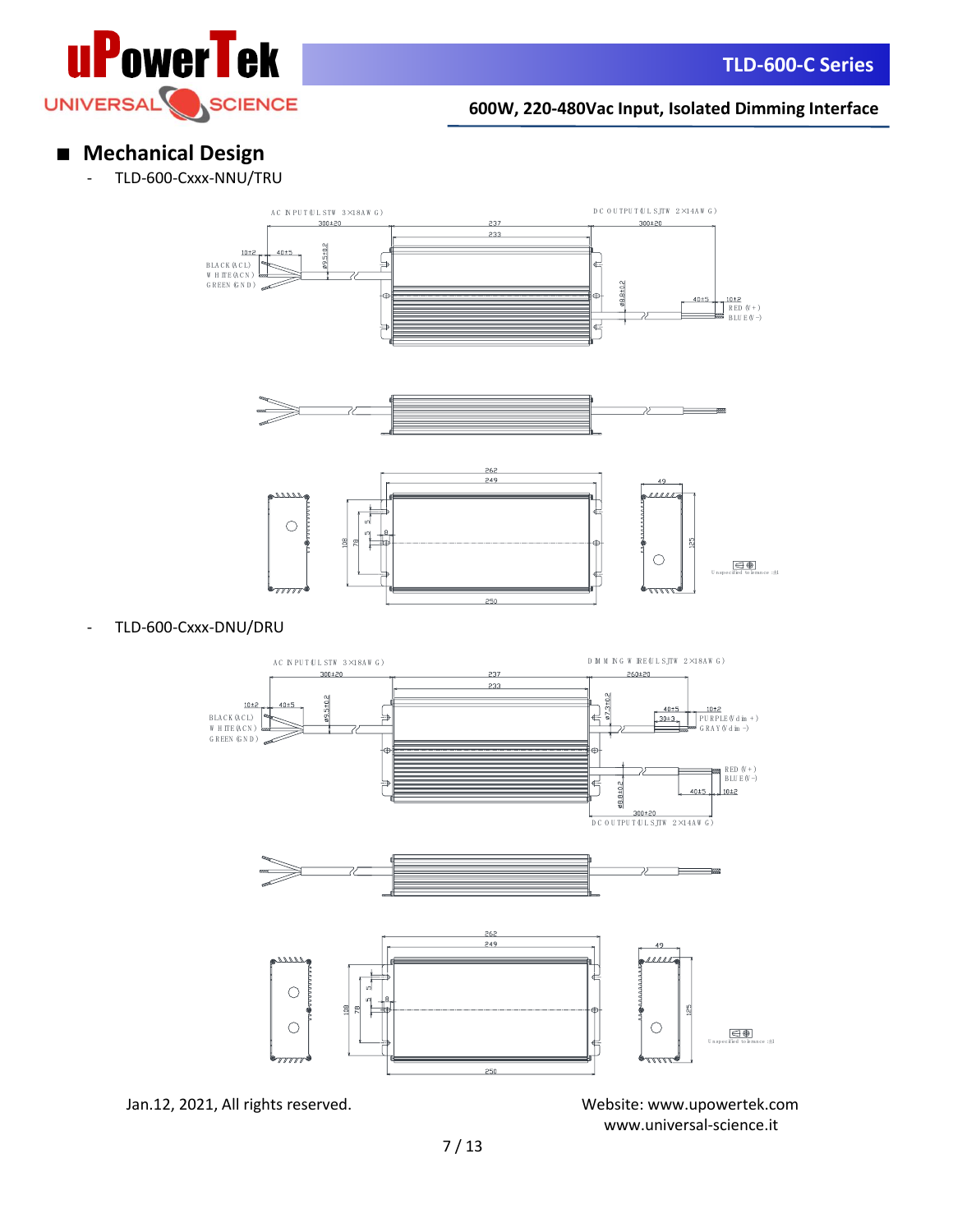

- TLD-600-Cxxx-ANU/ARU



- TLD-600-Cxxx-ENU/ERU



Jan.12, 2021, All rights reserved. Website: [www.upowertek.com](http://www.upowertek.com/)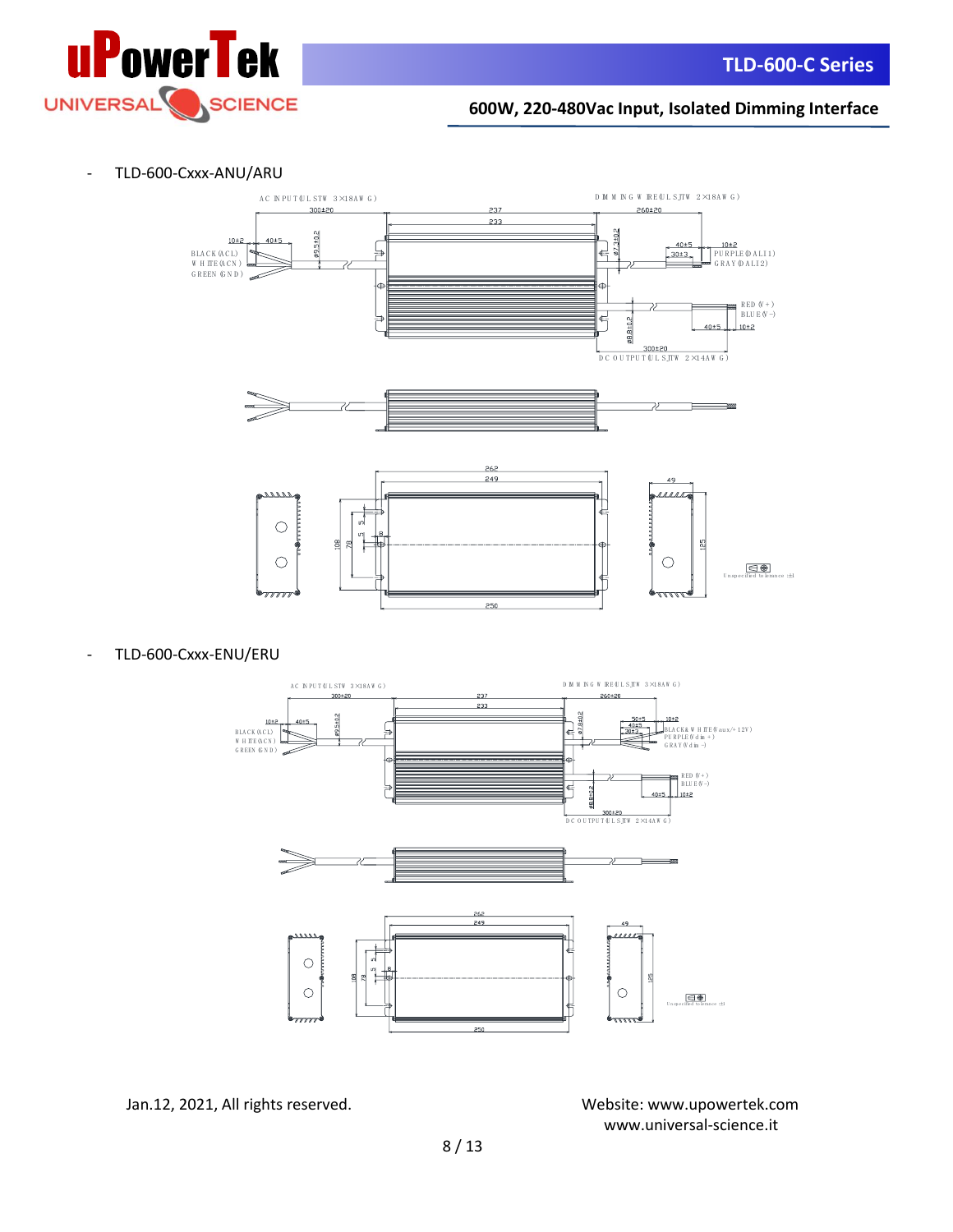

- TLD-600-Cxxx-MRU



## - TLD-600-Cxxx-NNS/TRS

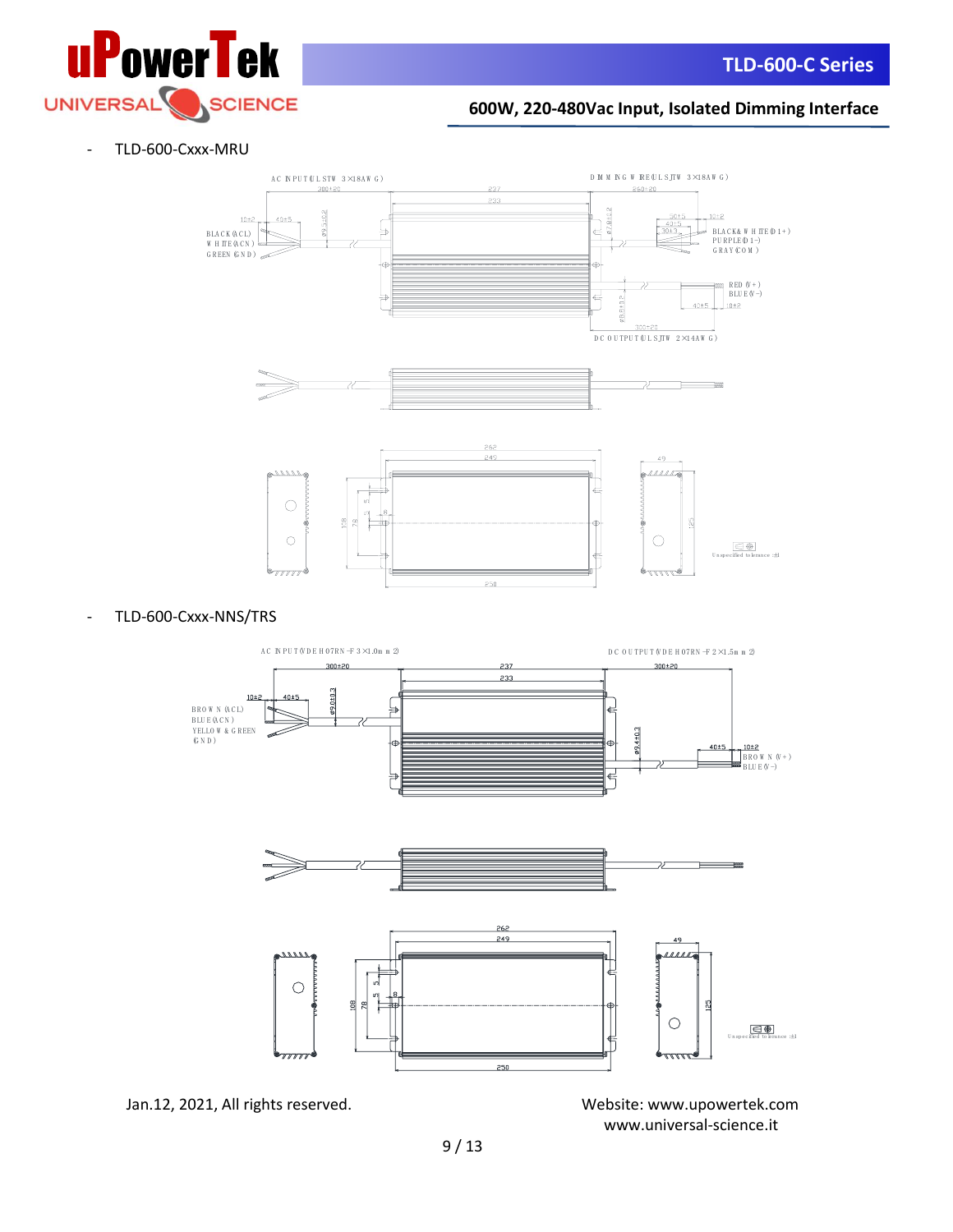

## - TLD-600-Cxxx-DNS/DRS



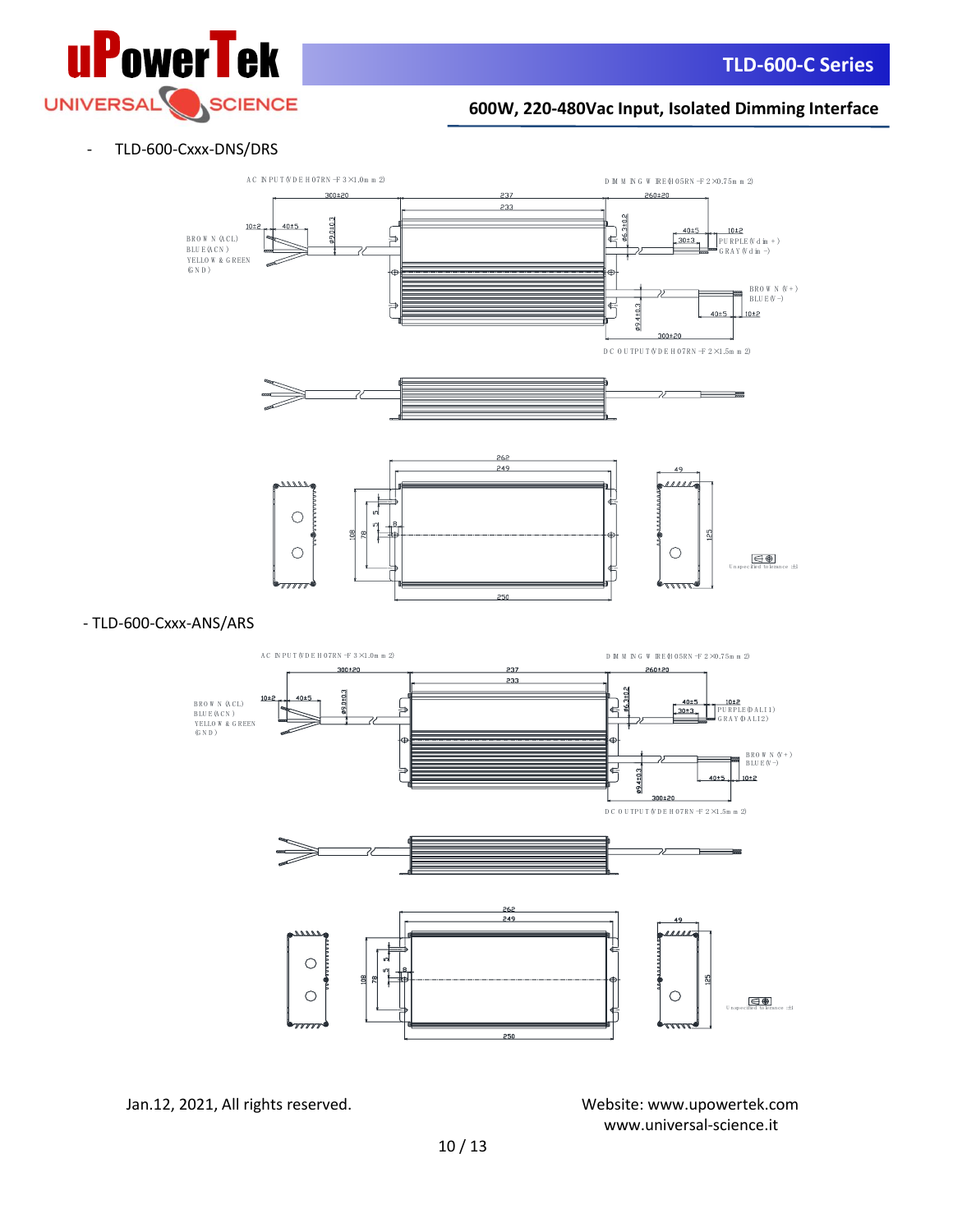

## - TLD-600-Cxxx-ENS/ERS



TLD-600-Cxxx-MRS



Jan.12, 2021, All rights reserved. Website: [www.upowertek.com](http://www.upowertek.com/) [www.universal-science.it](https://www.universal-science.it/)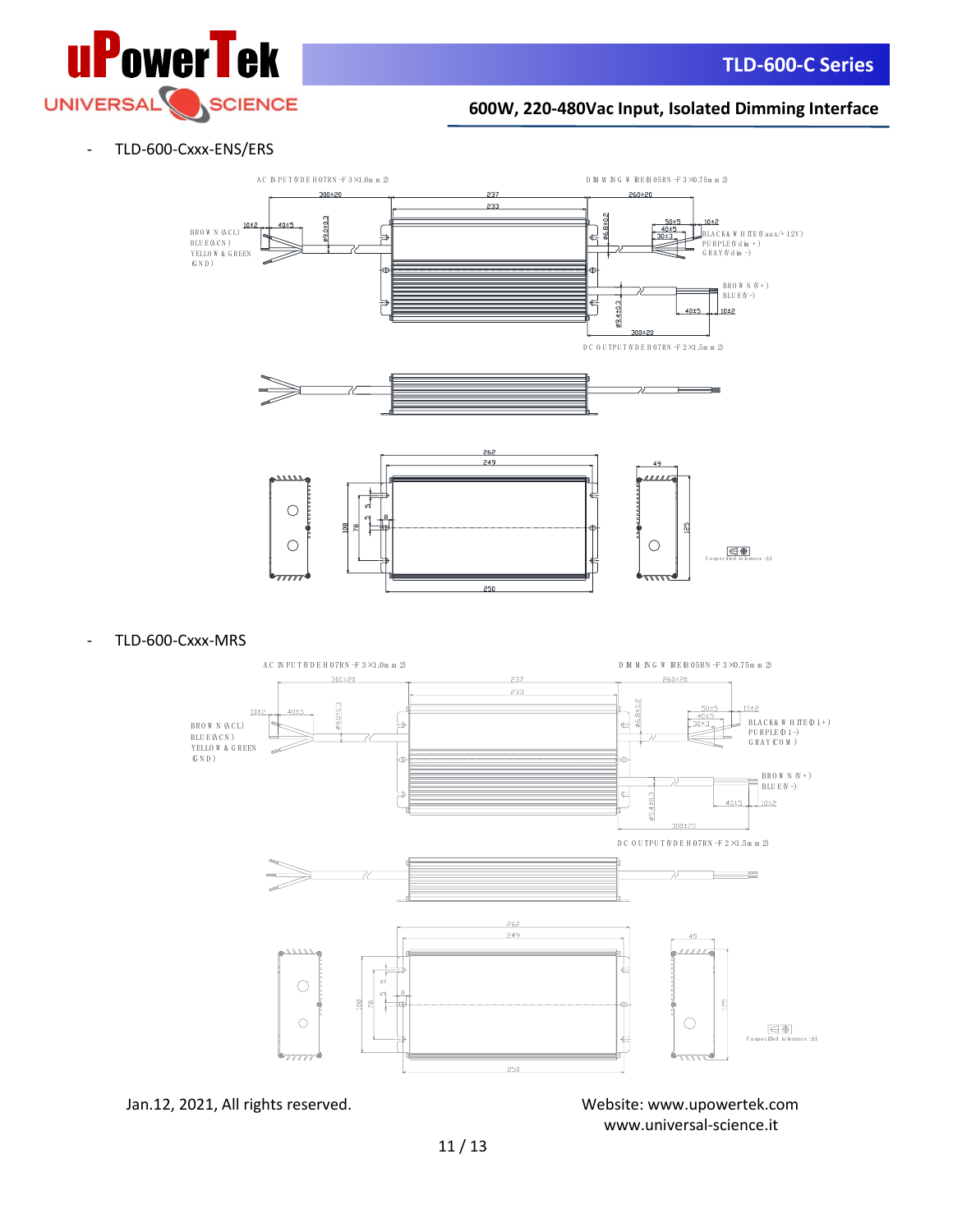

# ■ **Appendix – Operation Range**

| Model   | <b>Typical Set Output</b><br>Current (mA) | Max Output<br>Power (W) | Output Voltage<br>Min(V) | Output Voltage<br>Max(V) | Minimum Dimming<br>Current (mA) |
|---------|-------------------------------------------|-------------------------|--------------------------|--------------------------|---------------------------------|
| $-C12A$ | 12500                                     | 600                     | 29                       | 48                       | 1250                            |
|         | 12000                                     | 600                     | 30                       | 50                       | 1200                            |
|         | 11500                                     | 600                     | 31                       | 52                       | 1150                            |
|         | 11000                                     | 600                     | 33                       | 55                       | 1100                            |
|         | 10500                                     | 600                     | 34                       | 57                       | 1050                            |
|         | 10000                                     | 600                     | 34                       | 60                       | 1000                            |
|         | 9500                                      | 570                     | 34                       | 60                       | 1000                            |
|         | 9000                                      | 540                     | 34                       | 60                       | 1000                            |
|         | $\cdots$                                  | $\cdots$                | $\cdots$                 | $\cdots$                 | $\cdots$                        |
|         | 1000                                      | 60                      | 34                       | 60                       | 1000                            |

| Model   | <b>Typical Set Output</b> | Max Output Power | Output Voltage | Output Voltage | Minimum Dimming |
|---------|---------------------------|------------------|----------------|----------------|-----------------|
|         | Current (mA)              | (W)              | Min (V)        | Max(V)         | Current (mA)    |
| $-C860$ | 8600                      | 600              | 42             | 70             | 860             |
|         | 8500                      | 600              | 42             | 71             | 850             |
|         | 8400                      | 600              | 43             | 71             | 840             |
|         | 8200                      | 600              | 44             | 73             | 820             |
|         | 8000                      | 600              | 45             | 75             | 800             |
|         | 7800                      | 600              | 46             | 77             | 780             |
|         | 7600                      | 600              | 47             | 79             | 760             |
|         | 7400                      | 600              | 49             | 81             | 740             |
|         | 7200                      | 600              | 50             | 83             | 720             |
|         | 7000                      | 600              | 51             | 86             | 700             |
|         | 6800                      | 600              | 53             | 88             | 680             |
|         | 6600                      | 600              | 55             | 91             | 660             |
|         | 6400                      | 600              | 56             | 94             | 640             |
|         | 6200                      | 600              | 58             | 97             | 620             |
|         | 6000                      | 600              | 60             | 100            | 600             |
|         | 5800                      | 580              | 60             | 100            | 600             |
|         | 5600                      | 560              | 60             | 100            | 600             |
|         | $\cdots$                  | $\cdots$         | $\cdots$       | $\cdots$       |                 |
|         | 600                       | 60               | 60             | 100            | 600             |

Jan.12, 2021, All rights reserved. Website: [www.upowertek.com](http://www.upowertek.com/)